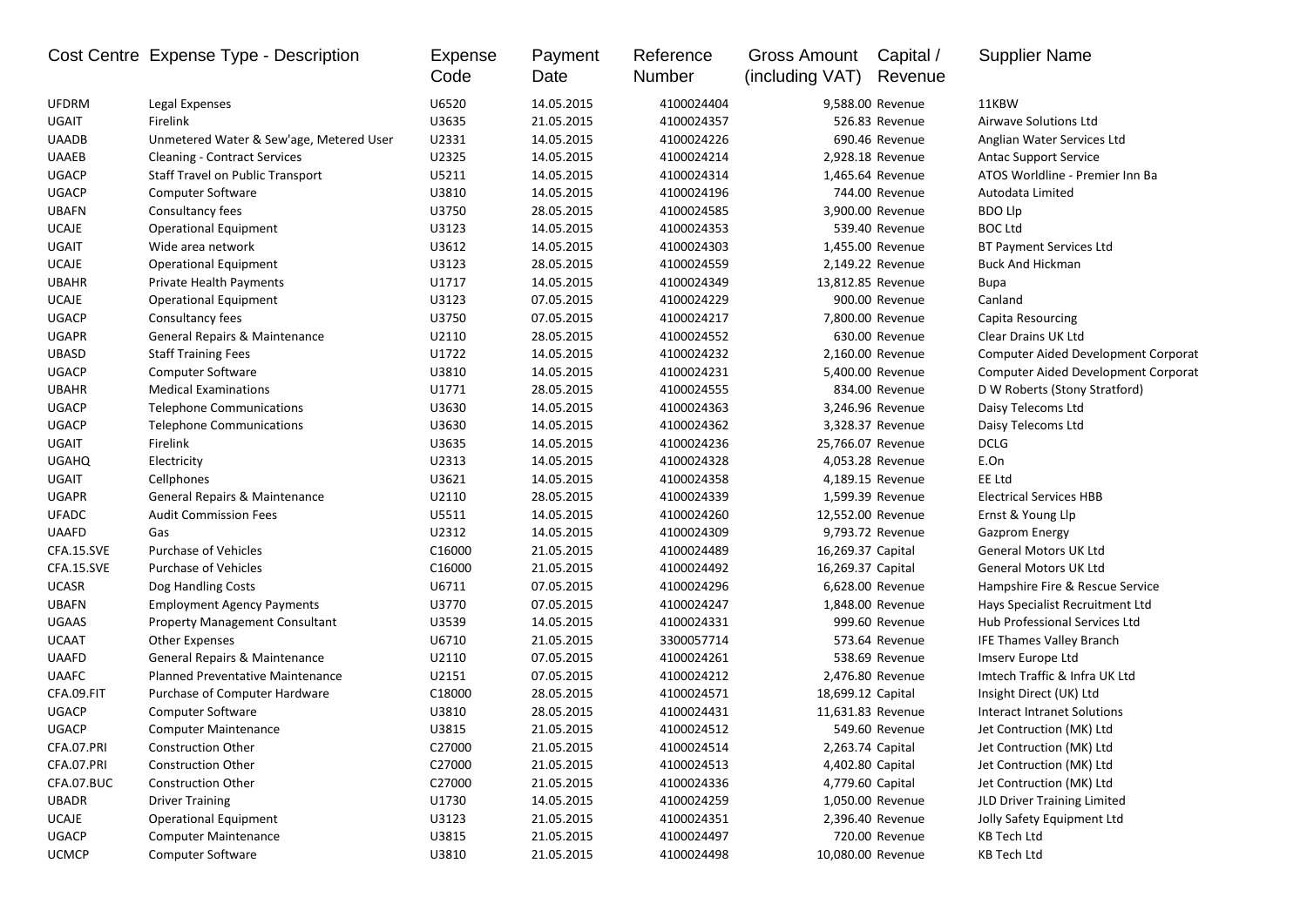|              | Cost Centre Expense Type - Description  | Expense<br>Code | Payment<br>Date | Reference<br>Number | Gross Amount<br>(including VAT) | Capital /<br>Revenue | <b>Supplier Name</b>                 |
|--------------|-----------------------------------------|-----------------|-----------------|---------------------|---------------------------------|----------------------|--------------------------------------|
| <b>UBAGH</b> | General Repairs & Maintenance           | U2110           | 21.05.2015      | 4100024257          |                                 | 1,258.39 Revenue     | Kidde Fire Trainers Gmbh             |
| <b>UGACP</b> | <b>Printing Stationery</b>              | U5110           | 28.05.2015      | 4100024574          |                                 | 1,826.24 Revenue     | Konica Minolta                       |
| <b>UGAHQ</b> | <b>Planned Preventative Maintenance</b> | U2151           | 07.05.2015      | 4100024283          |                                 | 924.00 Revenue       | Landmark Lifts Ltd                   |
| <b>UGAPR</b> | Rents, wayleaves & Hire of Premises     | U2510           | 07.05.2015      | 4100024282          |                                 | 2,340.00 Revenue     | Merlin Aylesbury Management          |
| <b>UTHHA</b> | Spares for Lease Cars                   | U4371           | 21.05.2015      | 4100024276          |                                 | 515.57 Revenue       | Michelin Tyre Plc                    |
| <b>UCACN</b> | Furniture                               | U2410           | 07.05.2015      | 4100024251          |                                 | 1,858.20 Revenue     | Millennium Business Systems Ltd      |
| UGACP        | Computer Hardware                       | U3811           | 21.05.2015      | 4100024316          |                                 | 576.65 Revenue       | Misco                                |
| <b>UGACP</b> | Computer Hardware                       | U3811           | 21.05.2015      | 4100024315          |                                 | 643.78 Revenue       | Misco                                |
| CFA.09.FIT   | Purchase of Computer Hardware           | C18000          | 21.05.2015      | 4100024499          | 3,672.54 Capital                |                      | Misco                                |
| <b>UGACP</b> | <b>Employment Agency Payments</b>       | U3770           | 21.05.2015      | 4100024540          |                                 | 1,800.00 Revenue     | Modis International Ltd              |
| <b>UCAJE</b> | <b>Protective Clothing</b>              | U3311           | 21.05.2015      | 4100024323          |                                 | 1,281.10 Revenue     | MSA (Britain) Ltd                    |
| <b>UCAJE</b> | Uniforms                                | U3310           | 14.05.2015      | 4100024284          |                                 | 1,112.76 Revenue     | Mwuk T/A Dimensions                  |
| <b>UCMCP</b> | Paknet                                  | U3622           | 21.05.2015      | 4100024527          |                                 | 806.40 Revenue       | Oak Park Alarms Security Serv Ltd    |
| <b>UGAUS</b> | General Repairs & Maintenance           | U2110           | 07.05.2015      | 4100024287          |                                 | 1,296.00 Revenue     | Oak Park Alarms Security Serv Ltd    |
| <b>UBADR</b> | <b>Driver Training</b>                  | U1730           | 28.05.2015      | 4100024435          |                                 | 13,194.23 Revenue    | <b>Oxfordshire County Council</b>    |
| <b>UCMMA</b> | Agency Services - Payments to Other LA  | U6020           | 28.05.2015      | 4100024584          | 50,000.00 Revenue               |                      | <b>Oxfordshire County Council</b>    |
| <b>UGAFF</b> | Diesel Oil - Gas Oil                    | U4320           | 14.05.2015      | 4100024376          |                                 | 1,114.68 Revenue     | Pace Fuelcare Ltd                    |
| <b>UGAFF</b> | Diesel Oil - Gas Oil                    | U4320           | 21.05.2015      | 4100024530          |                                 | 2,095.84 Revenue     | Pace Fuelcare Ltd                    |
| <b>UGAFF</b> | Diesel Oil - Gas Oil                    | U4320           | 21.05.2015      | 4100024528          |                                 | 2,318.40 Revenue     | Pace Fuelcare Ltd                    |
| <b>UGAFF</b> | Diesel Oil - Gas Oil                    | U4320           | 21.05.2015      | 4100024529          |                                 | 2,782.08 Revenue     | Pace Fuelcare Ltd                    |
| <b>UGAFF</b> | Diesel Oil - Gas Oil                    | U4320           | 21.05.2015      | 4100024531          |                                 | 9,273.60 Revenue     | Pace Fuelcare Ltd                    |
| <b>UCAJE</b> | <b>Operational Equipment</b>            | U3123           | 21.05.2015      | 4100024169          |                                 | 1,469.58 Revenue     | Packexe Limited                      |
| <b>UGAPR</b> | <b>Courses And Conference Fees</b>      | U5230           | 28.05.2015      | 3300057716          |                                 | 1,154.40 Revenue     | PPL Training Ltd                     |
| <b>UCAMM</b> | <b>Courses And Conference Fees</b>      | U5230           | 07.05.2015      | 4100024298          |                                 | 6,752.76 Revenue     | Principea Consulting Ltd             |
| <b>UBAFN</b> | Consultancy fees                        | U3750           | 07.05.2015      | 4100024288          |                                 | 2,520.00 Revenue     | <b>Public Sector Consultants</b>     |
| <b>UBAFN</b> | <b>Courses And Conference Fees</b>      | U5230           | 14.05.2015      | 4100024347          |                                 | 720.00 Revenue       | Redactive Events Limited             |
| CFA.07.BUC   | <b>Construction Other</b>               | C27000          | 07.05.2015      | 4100024220          | 1,416.00 Capital                |                      | <b>Richard Cross General Builder</b> |
| <b>UAAFE</b> | Electricity                             | U2313           | 21.05.2015      | 4100024459          |                                 | 556.84 Revenue       | Scottish Hydro Elec (Was SSE)        |
| <b>UAACB</b> | Electricity                             | U2313           | 21.05.2015      | 4100024467          |                                 | 570.21 Revenue       | Scottish Hydro Elec (Was SSE)        |
| <b>UAAFE</b> | Electricity                             | U2313           | 21.05.2015      | 4100024461          |                                 | 575.70 Revenue       | Scottish Hydro Elec (Was SSE)        |
| <b>UAAFB</b> | Electricity                             | U2313           | 21.05.2015      | 4100024464          |                                 | 651.12 Revenue       | Scottish Hydro Elec (Was SSE)        |
| <b>UAAFE</b> | Electricity                             | U2313           | 21.05.2015      | 4100024462          |                                 | 690.63 Revenue       | Scottish Hydro Elec (Was SSE)        |
| <b>UAAFE</b> | Electricity                             | U2313           | 21.05.2015      | 4100024458          |                                 | 737.86 Revenue       | Scottish Hydro Elec (Was SSE)        |
| <b>UAACF</b> | Electricity                             | U2313           | 21.05.2015      | 4100024465          |                                 | 822.48 Revenue       | Scottish Hydro Elec (Was SSE)        |
| <b>UAACG</b> | Electricity                             | U2313           | 21.05.2015      | 4100024470          |                                 | 843.27 Revenue       | Scottish Hydro Elec (Was SSE)        |
| <b>UAAFC</b> | Electricity                             | U2313           | 21.05.2015      | 4100024469          |                                 | 1,023.14 Revenue     | Scottish Hydro Elec (Was SSE)        |
| <b>UGAMS</b> | Electricity                             | U2313           | 21.05.2015      | 4100024474          |                                 | 1,065.60 Revenue     | Scottish Hydro Elec (Was SSE)        |
| <b>UAAEB</b> | Electricity                             | U2313           | 21.05.2015      | 4100024473          |                                 | 1,091.48 Revenue     | Scottish Hydro Elec (Was SSE)        |
| <b>UGAUS</b> | Electricity                             | U2313           | 21.05.2015      | 4100024476          |                                 | 1,444.26 Revenue     | Scottish Hydro Elec (Was SSE)        |
| <b>UCAJB</b> | <b>Community Safety Charges</b>         | U6210           | 14.05.2015      | 4100023959          |                                 | 1,429.20 Revenue     | Sheridan Fabrics Ltd                 |
| <b>UBAHR</b> | Subs To Professional & National Bodies  | U6110           | 28.05.2015      | 4100024542          |                                 | 678.00 Revenue       | South East Employers                 |
| <b>UFAHQ</b> | <b>Consultancy Fees</b>                 | U5513           | 21.05.2015      | 4100024432          |                                 | 5,127.13 Revenue     | Sprinklersafe Europe Ltd             |
| <b>UFAHQ</b> | <b>Consultancy Fees</b>                 | U5513           | 21.05.2015      | 4100024433          |                                 | 7,264.11 Revenue     | Sprinklersafe Europe Ltd             |